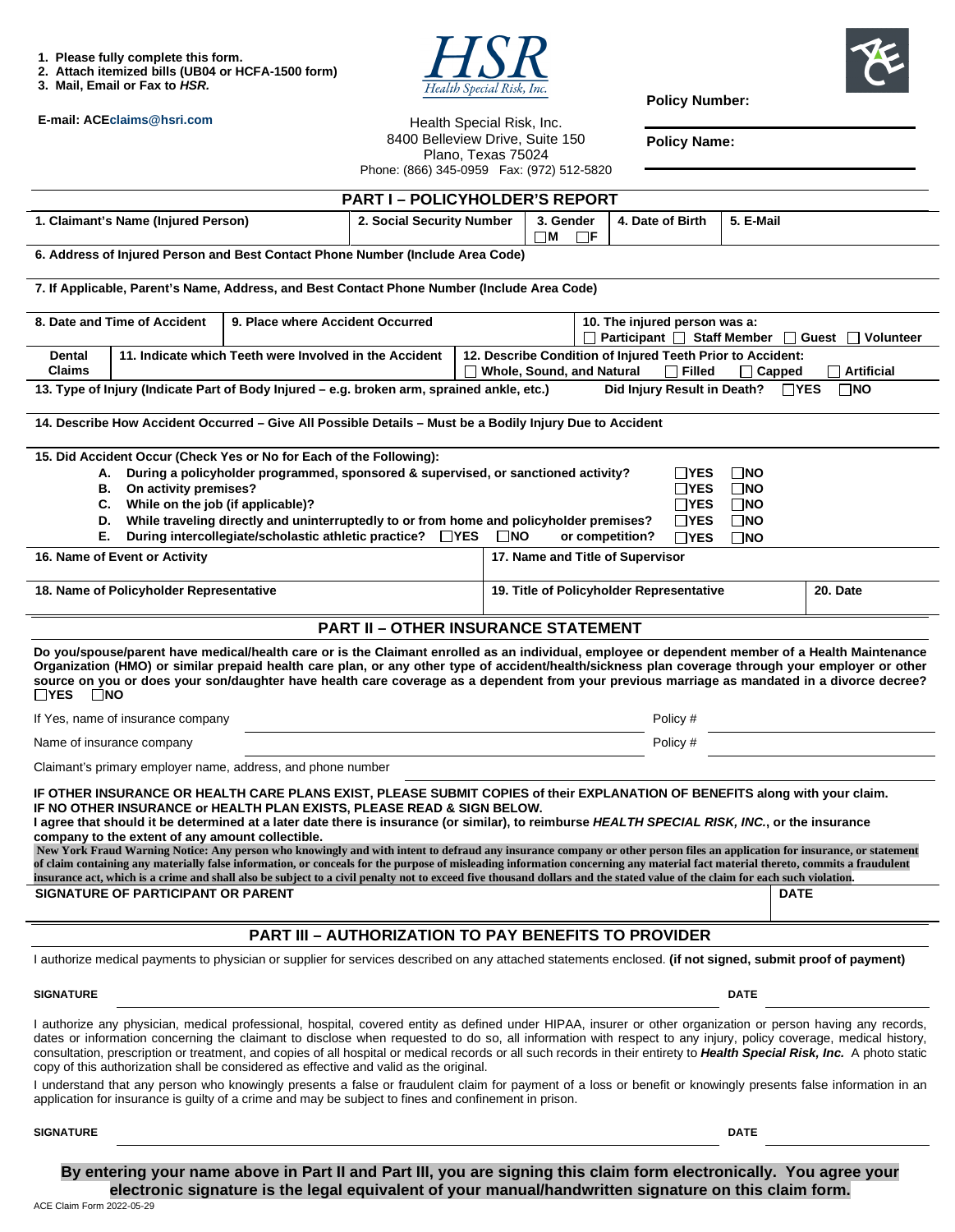#### **FRAUD WARNING NOTICES**

Any person who knowingly presents a false of fraudulent claim for payment of loss or benefit or knowingly presents false information in an application for insurance is guilty of a crime and may be subject to fines and confinement in prison.

### **STATE SPECIFIC PROVISIONS**

| Alabama                                     | Any person who knowingly presents a false or fraudulent claim for payment of a loss or benefit or who knowingly presents false information in an application for<br>insurance is guilty of a crime and may be subject to restitution fines or confinement in prison, or any combination thereof.                                                                                                                                                                                                                                                                                                                                                                                                                                                                                                                 |
|---------------------------------------------|------------------------------------------------------------------------------------------------------------------------------------------------------------------------------------------------------------------------------------------------------------------------------------------------------------------------------------------------------------------------------------------------------------------------------------------------------------------------------------------------------------------------------------------------------------------------------------------------------------------------------------------------------------------------------------------------------------------------------------------------------------------------------------------------------------------|
| Alaska                                      | A person who knowingly and with intent to injure, defraud, or deceive an insurance company files a claim containing false, incomplete, or misleading information<br>may be prosecuted under state law.                                                                                                                                                                                                                                                                                                                                                                                                                                                                                                                                                                                                           |
| Arizona                                     | For your protection Arizona law requires the following statement to appear on this form. Any person who knowingly presents a false or fraudulent claim<br>for payment of a loss is subject to criminal and civil penalties.                                                                                                                                                                                                                                                                                                                                                                                                                                                                                                                                                                                      |
| Arkansas<br>Louisiana                       | Any person who knowingly presents a false or fraudulent claim for payment of a loss or benefit or knowingly presents false information in an application for<br>insurance is guilty of a crime and may be subject to fines and confinement in prison.                                                                                                                                                                                                                                                                                                                                                                                                                                                                                                                                                            |
| California                                  | For your protection California law requires the following to appear on this form: Any person who knowingly presents false or fraudulent claim for the payment of a                                                                                                                                                                                                                                                                                                                                                                                                                                                                                                                                                                                                                                               |
| Colorado                                    | loss is guilty of a crime and may be subject to fines and confinement in state prison.<br>It is unlawful to knowingly provide false, incomplete, or misleading facts or information to an insurance company, for the purpose of defrauding or attempting to<br>defraud the company. Penalties may include imprisonment, fines, denial of insurance and civil damages. Any insurance company or agent of an insurance company<br>who knowingly provides false, incomplete, or misleading facts or information to a policyholder or claimant, for the purpose of defrauding or attempting to defraud<br>the policyholder or claimant, with regard to a settlement or award payable for insurance proceeds shall be reported to the Colorado Division of Insurance within the<br>Department of Regulatory Agencies. |
| Connecticut<br>Delaware                     | This form must be completed in its entirety. Any person who intentionally misrepresents or intentionally fails to disclose any material fact related to a claimed injury<br>may be guilty of a felony.<br>Any person who knowingly, and with intent to injure, defraud or deceive any insurer, files a statement of claim containing any false, incomplete or misleading                                                                                                                                                                                                                                                                                                                                                                                                                                         |
| Idaho                                       | information is guilty of a felony.                                                                                                                                                                                                                                                                                                                                                                                                                                                                                                                                                                                                                                                                                                                                                                               |
| <b>District</b><br>of Columbia              | WARNING: It is a crime to provide false or misleading information to an insurer, for the purpose of defrauding the insurer or any other person. Penalties include<br>imprisonment and/or fines. In addition, an insurer may deny insurance benefits if false information materially related to a claim was provided by the applicant.                                                                                                                                                                                                                                                                                                                                                                                                                                                                            |
| Florida                                     | Any person who knowingly and with intent to injure, defraud, or deceive any insurer files a statement of claim containing any false, incomplete, or misleading<br>information is guilty of a felony of the third degree.                                                                                                                                                                                                                                                                                                                                                                                                                                                                                                                                                                                         |
| Hawaii                                      | For your protection, Hawaii law requires you to be informed that presenting a fraudulent claim for payment of a loss or benefit is a crime punishable by fines or<br>imprisonment, or both.                                                                                                                                                                                                                                                                                                                                                                                                                                                                                                                                                                                                                      |
| Indiana                                     | A person who knowingly and with intent to defraud an insurer. files a statement of claim containing any false, incomplete, or misleading information commits a<br>felony.                                                                                                                                                                                                                                                                                                                                                                                                                                                                                                                                                                                                                                        |
| Kentucky                                    | Any person who knowingly and with intent to defraud any insurance company or other person files a statement of claim containing any materially false information<br>or conceals, for the purpose of misleading, information concerning any fact material thereto commits a fraudulent insurance act, which is a crime.                                                                                                                                                                                                                                                                                                                                                                                                                                                                                           |
| Maine                                       | It is a crime to knowingly provide false, incomplete or misleading information to an insurance company for the purpose of defrauding the company. Penalties may<br>include imprisonment, fines, or denial of insurance benefits.                                                                                                                                                                                                                                                                                                                                                                                                                                                                                                                                                                                 |
| Maryland                                    | Any person who knowingly and willfully presents a false or fraudulent claim for payment of<br>a loss or benefit or who knowingly and willfully presents false information in an application for insurance is guilty of a crime and may be subject to fines and                                                                                                                                                                                                                                                                                                                                                                                                                                                                                                                                                   |
| Michigan<br>North Dakota<br>South Dakota    | confinement in prison.<br>Any person who knowingly and with intent to defraud any insurance company or another person, files a statement of claim containing any materially false<br>information or conceals, for the purpose of misleading information concerning any fact material thereto, commits a fraudulent insurance act, which is a crime and<br>subject the person to criminal civil penalties.                                                                                                                                                                                                                                                                                                                                                                                                        |
| <b>Minnesota</b>                            | A person who files a claim with intent to defraud or helps commit a fraud against an insurer is guilty of a crime.                                                                                                                                                                                                                                                                                                                                                                                                                                                                                                                                                                                                                                                                                               |
| Nevada<br>New                               | Any person who knowingly files a statement of claim containing any misrepresentation or any false, incomplete, or misleading information may be guilty of a<br>criminal act punishable under state or federal law, or both and may be subject to civil penalties.<br>Any person who, with a purpose to injure, defraud or deceive any insurance company, files a statement of claim containing any false, incomplete or misleading                                                                                                                                                                                                                                                                                                                                                                               |
| Hampshire                                   | information is subject to prosecution and punishment for insurance fraud as provided in RSA638:20                                                                                                                                                                                                                                                                                                                                                                                                                                                                                                                                                                                                                                                                                                                |
| <b>New Jersey</b>                           | Any person who includes any false or misleading information on an application for an insurance policy is subject to criminal and civil penalties.                                                                                                                                                                                                                                                                                                                                                                                                                                                                                                                                                                                                                                                                |
| <b>New Mexico</b>                           | Any person who knowingly presents a false or fraudulent claim for payment of a loss or benefit or knowingly presents false information in an application for<br>insurance is guilty of a crime and may be subject to civil fines and criminal penalties.                                                                                                                                                                                                                                                                                                                                                                                                                                                                                                                                                         |
| Ohio                                        | Any person who, with intent to defraud or knowing that he is facilitating a fraud against an insurer, submits an application or files a claim containing a false or<br>deceptive statement is guilty of insurance fraud.                                                                                                                                                                                                                                                                                                                                                                                                                                                                                                                                                                                         |
| Oklahoma                                    | WARNING: Any person who knowingly, and with intent to injure, defraud or deceive any insurer, makes any claim for the proceeds of an insurance policy<br>containing any false, incomplete or misleading information is guilty of a felony.                                                                                                                                                                                                                                                                                                                                                                                                                                                                                                                                                                       |
| Oregon                                      | Any person who knowingly and with intent to defraud or solicit another to defraud an insurer: (1) by submitting an application, or (2) by filing a claim containing a<br>false statement as to any material fact thereto, may be committing a fraudulent insurance act, which may be a crime and may subject the person to criminal and civil<br>penalties.                                                                                                                                                                                                                                                                                                                                                                                                                                                      |
| Pennsylvania                                | Any person who knowingly and with intent to defraud any insurance company or other person files an application for insurance or statement of claim containing any<br>materially false information or conceals for the purpose of misleading, information concerning any fact material thereto commits a fraudulent insurance act, which is<br>a crime and subjects such person to criminal and civil penalties.                                                                                                                                                                                                                                                                                                                                                                                                  |
| <b>Rhode Island</b><br><b>West Virginia</b> | Any person who knowingly presents a false or fraudulent claim for payment of a loss or benefit or knowingly presents false information in an application for<br>insurance is guilty of a crime and may be subject to fines and confinement in prison.                                                                                                                                                                                                                                                                                                                                                                                                                                                                                                                                                            |
| <b>Tennessee</b><br>Virginia<br>Washington  | It is a crime to knowingly provide false, incomplete or misleading information to an insurance company for the purpose of defrauding the company. Penalties include<br>imprisonment, fines and denial of insurance benefits.                                                                                                                                                                                                                                                                                                                                                                                                                                                                                                                                                                                     |
| Texas                                       | Any person who knowingly presents a false or fraudulent claim for the payment of a loss is guilty of a crime and may be subject to fines and confinement in state                                                                                                                                                                                                                                                                                                                                                                                                                                                                                                                                                                                                                                                |
| Utah                                        | prison.<br>Any person who knowingly presents false or fraudulent underwriting information, files or causes to be filed a false or fraudulent claim for disability compensation or<br>medical benefits or submits a false or fraudulent report or billing for health care fees or other professional services is guilty of a crime and may be subject to fines<br>and confinement in state prison. Utah Workers Compensation claims only.                                                                                                                                                                                                                                                                                                                                                                         |